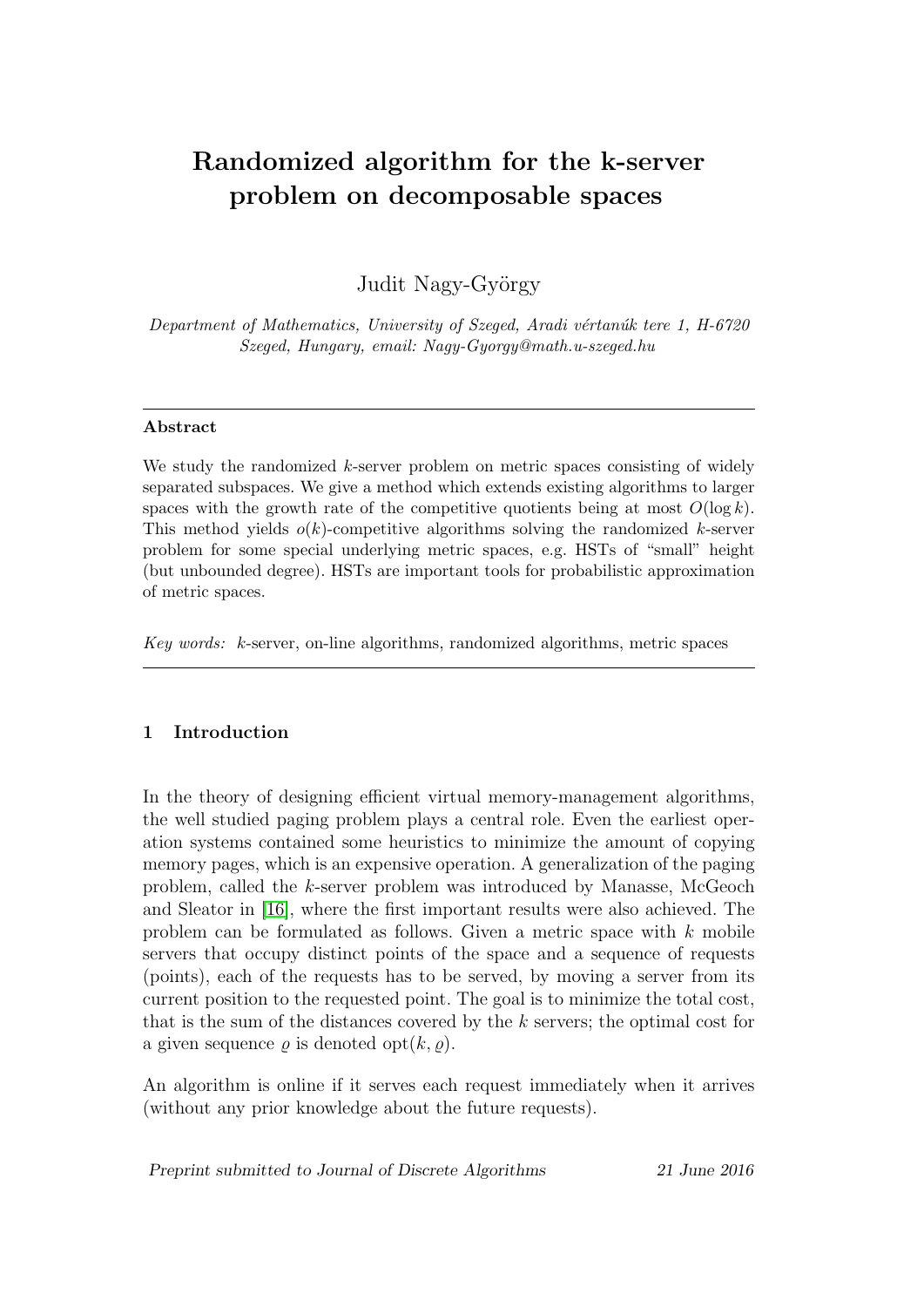**Definition 1** An online algorithm A is c-competitive if for any initial configuration  $C_0$  and request sequence  $\rho$  it holds that

$$
cost(A(C_0, \varrho)) \le c \cdot opt(k, \varrho) + I(C_0),
$$

where I is a non-negative constant depending only on  $C_0$ .

The competitive ratio of a given online algorithm  $\tilde{A}$  is the infimum of the values c with A being c-competitive. The k-server conjecture (see [\[16\]](#page-15-0)) states that there exists an algorithm  $A$  that is  $k$ -competitive for any metric space. Manasse et al. proved that  $k$  is a lower bound [\[16\]](#page-15-0), and Koutsoupias and Papadimitriou showed  $2k - 1$  is an upper bound for any metric space [\[14\]](#page-15-1).

In the randomized online case (sometimes this model is called the oblivious adversary model [\[7\]](#page-15-2)) the competitive ratio can be defined in terms of the expected value as follows:

**Definition 2** A randomized online algorithm R is c-competitive if for any initial configuration  $C_0$  and request sequence  $\rho$  we have

$$
\mathrm{E}[\mathrm{cost}(R(C_0, \varrho))] \ \leq \ c \cdot \mathrm{opt}(k, \varrho) + I(C_0),
$$

where I is a non-negative constant depending only on  $C_0$  and  $E[\text{cost}(R(\rho))]$ denotes the expected value of  $cost(R(C_0, \rho))$ .

The competitive ratio of the above randomized algorithm is defined analogously.

In the randomized version there are more problems that are still open. The randomized k-server conjecture states that there exists a randomized algorithm with a competitive ratio  $\Theta(\log k)$  in any metric space. The best known lower bound is  $\Omega(\log k / \log \log k)$  which follows from the results of [\[6\]](#page-15-3) (see also [\[4\]](#page-15-4)). A natural upper bound is the bound  $2k + 1$  given for the deterministic case. By restricting our attention to metric spaces with a special structure, better bounds can be achieved: for uniform metric spaces, Fiat et al. [\[12\]](#page-15-5) proved a lower bound  $H_k = \sum_{i=0}^k i^{-1} \approx \log k$  (and an upper bound  $2H_k$ ), while Mc-Geoch and Sleator [\[15\]](#page-15-6) showed that their algorithm PARTITION guarantees the upper bound  $H_k$ .

In this paper we also consider a restriction of the problem, namely we seek for an efficient randomized online algorithm for metric spaces that are " $\mu$ -HST spaces" [\[4\]](#page-15-4) and defined as follows:

**Definition 3** For  $\mu \geq 1$ , a  $\mu$ -hierarchically well-separated tree ( $\mu$ -HST) is a metric space defined on the leaves of a rooted tree T. To each vertex  $u \in T$ there is associated a label  $\Lambda(u) > 0$  such that  $\Lambda(u) = 0$  if and only if u is a leaf of T. The labels are such that if a vertex u is a child of a vertex v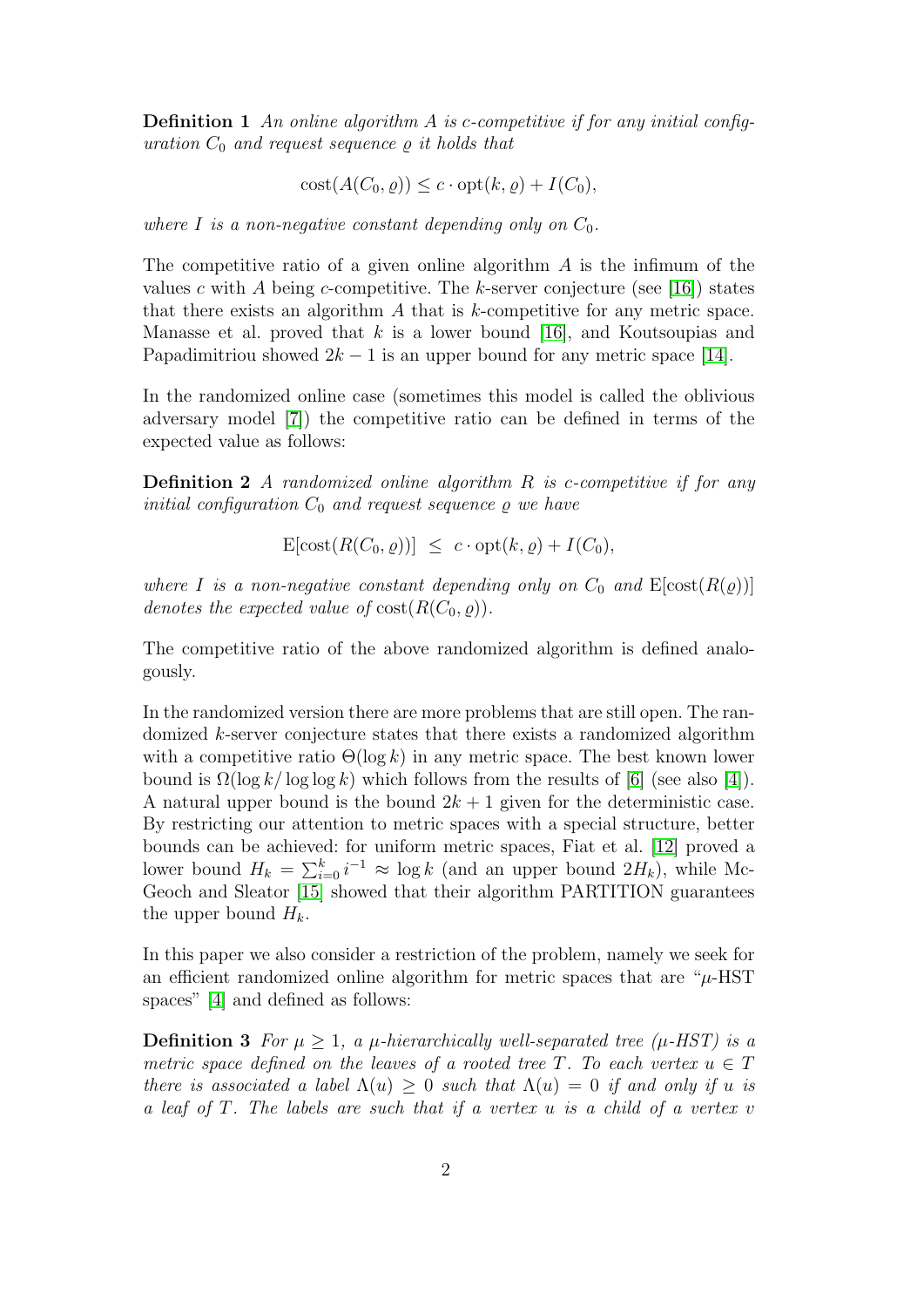then  $\Lambda(u) \leq \Lambda(v)/\mu$ . The distance between two leaves  $x, y \in T$  is defined as  $\Lambda(\text{lca}(x, y))$ , where  $\text{lca}(x, y)$  is the least common ancestor of x and y in T.

The  $\mu$ -HST spaces play an important role in the probabilistic embedding technique developed by Alon et al. [\[1\]](#page-14-0) and Bartal [\[3\]](#page-15-7). Fakcharoenphol et al [\[13\]](#page-15-8) proved that every metric space on n points can be  $\alpha$ -probabilistically approximated by a set of  $\mu$ -HSTs, for an arbitrary  $\mu > 1$  where  $\alpha = O(\mu \log n / \log \mu)$ .

Seiden [\[17\]](#page-15-9) proved the existence of an  $O(\text{polylog }k)$ -competitive algorithm for  $\Omega(k \log k)$ -decomposable spaces, where the space can be partitioned into  $O(\log k)$  uniform blocks, each having diameter 1, and where the distance of any two blocks is at least  $c \cdot k \cdot \log k$ . In his work he also showed that for binary HST's (where each non-leaf node has exactly two children) there exists an  $O(\log^3 k)$ -competitive algorithm, provided the parameter  $\mu$  of the HST is sufficiently large. Very recently Coté et al.  $[8]$  designed a randomized algorithm on binary trees with competitive ratio logaritmic in the diameter of the metric (but independent of  $k$ ).

We study decomposable spaces too, but unlike the above results our spaces consist of an arbitrary number of (not necessarily uniform) blocks with large distance between them. By slightly modifying the approach of Csaba and Lodha [\[9\]](#page-15-11) and Bartal and Mendel  $[5]$ <sup>[1](#page-2-0)</sup> we show that there exists a polylog kcompetitive algorithm for any  $\mu$ -HST that has a small depth and *arbitrary* maximum degree t, given  $\mu \geq k$ . Our algorithm heavily relies on the technical notion of demand (Definition [5\)](#page-3-0), which plays a central role in the description and the analysis of the algorithm.

#### 2 Notation

In [\[17\]](#page-15-9),  $\mu$ -decomposable spaces have been introduced. We consider a special case of this notion as follows:

**Definition 4** Let M be a metric space. We call M uniformly  $\mu$ -decomposable for some  $\mu > 1$  if its points can be partitioned into  $t \geq 2$  blocks,  $B_1, \ldots, B_t$ such that the following conditions both hold:

- (1) whenever  $x, y \in \mathcal{M}$  are belonging to different blocks, their distance is exactly  $\Delta$ , the diameter of M;
- (2) the diameter of each  $B_i$  is at most  $\Delta/\mu$ .

<span id="page-2-0"></span><sup>&</sup>lt;sup>1</sup> Although the publication has been withdrawn (see http://arxiv.org/abs/cs.DS/0406033), the approach itself is still valuable.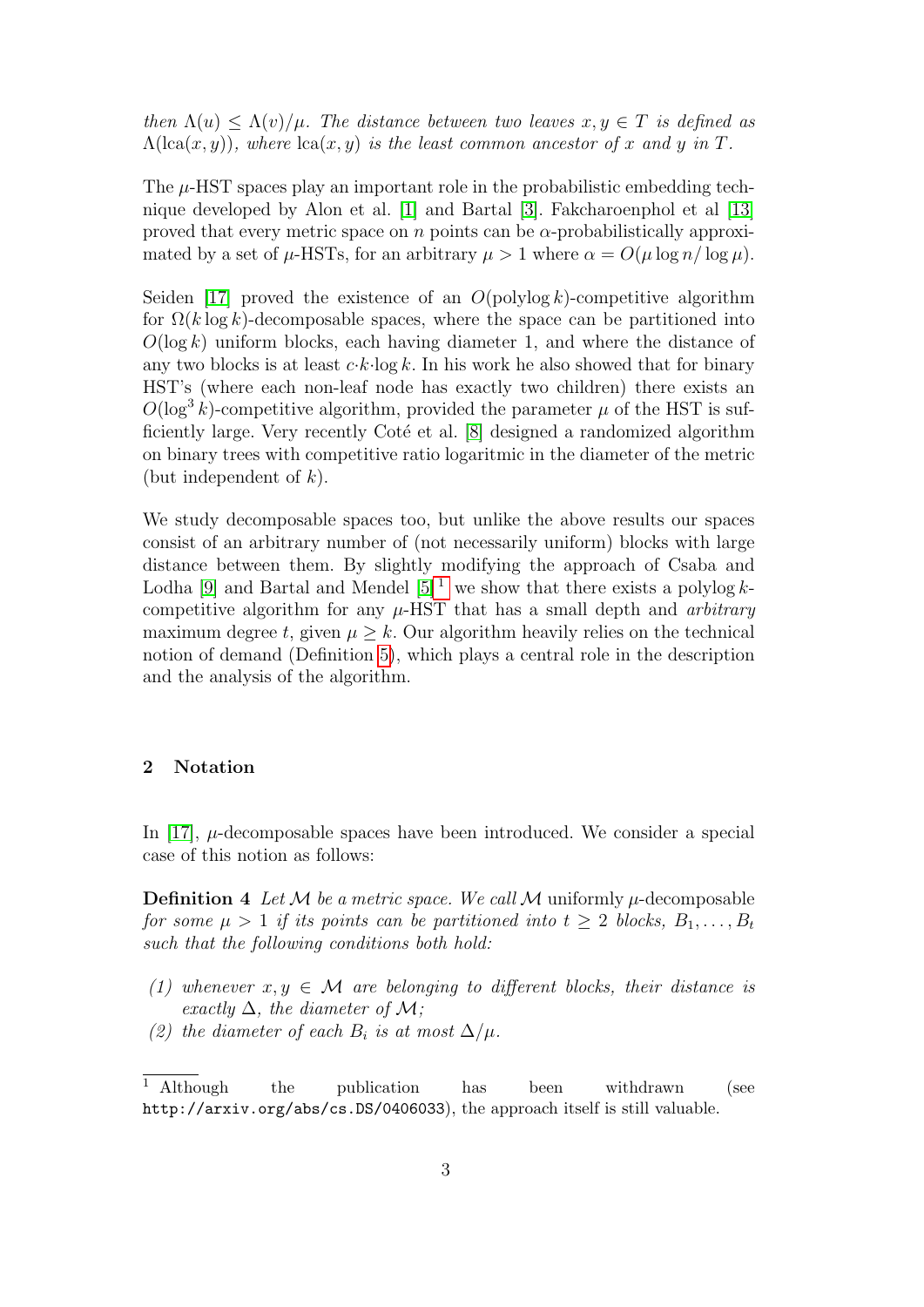For example, a  $\mu$ -HST with at least two points is an uniformly  $\mu$ -decomposable metric space.

For the rest of the paper we fix a uniformly  $\mu$ -decomposable metric space M having a diameter  $\Delta$ , consisting of the blocks  $B_1, \ldots, B_t$ , with maximal diameter  $\delta$  such that  $\mu = \Delta/\delta$ .

For a given request sequence  $\rho$  we denote its *i*th member by  $\rho_i$ , and the prefix of  $\varrho$  of length i by  $\varrho_{\leq i}$ . The length of the sequence is denoted  $|\varrho|$ .

Given a block  $B_s$ , a request sequence  $\varrho$  and an initial configuration C in  $B_s$ , let cost $(A_s(C, \rho))$  denote the cost computed by the algorithm A for the subsequence of  $\varrho$  consisting of the requests arriving to  $B_s$ . these inputs. For any number  $\ell$  of servers, let  $\text{cost}(A_s(\ell, \varrho))$  stand for  $\max_{\ell} \text{cost}(A_s(C, \varrho))$ , where  $|C|=\ell$ C runs over all the initial configurations in  $B_s$  consisting of  $\ell$  servers. Also, let  $opt_s(C, \varrho)$  denote the optimal cost for the subsequence of  $\varrho$  consisting of the requests arriving to  $B_s$ , starting from configuration C and let  $\text{opt}_s(\ell, \varrho) =$  $\min_{|C|= \ell} \text{opt}_s(C, \varrho)$ . Thus, if  $\varrho$  is nonempty,  $\text{opt}_s(0, \varrho)$  is defined to be infinite.

<span id="page-3-0"></span>**Definition 5** The demand of the block  $B_s$  for the request sequence  $\rho$  is

$$
D_s(\varrho) := \min \{ \ell \, | \, \mathrm{opt}_s(\ell, \varrho) + \ell \Delta = \min_j \{ \mathrm{opt}_s(j, \varrho) + j \Delta \} \},
$$

if  $\rho$  is nonempty, otherwise it is 0.

Intuitively,  $D_s(\rho)$  denotes the least number of servers to be moved into the initially empty block  $B_s$  to achieve the optimal cost for the sequence  $\rho$ . Observe that  $D_s(\rho)$  is finite since it is a nonnegative integer bounded by e.g.  $|\rho|$ .

In the rest of the paper, the notion of demand of the blocks will play a crucial role. We now state a conjecture which would simplify the ensuing calculations, if it happened to be verified; however, we did not succeed to prove or disprove it yet.

<span id="page-3-2"></span>**Conjecture 6** For any block  $B_s$  and request sequence  $\rho$  inside  $B_s$  and index  $0 < i < |\varrho|$ , the difference  $D_s(\varrho_{\leq i+1}) - D_s(\varrho_{\leq i})$  is either 0 or 1.

A weaker, but still open question is that whether the sequence  $(D_s(\varrho_{\leq i}))_{i=1}^{|\varrho|}$  is monotone for every  $\rho$  and  $B_s$ .

<span id="page-3-1"></span>We also introduce a technical notion.

**Definition 7** Suppose  $N$  is a metric space, A is a randomized online algorithm, f is a real function and  $\mu > 0$  satisfying the following conditions:

(1)  $f(\ell)/\log \ell$  is monotone non-decreasing;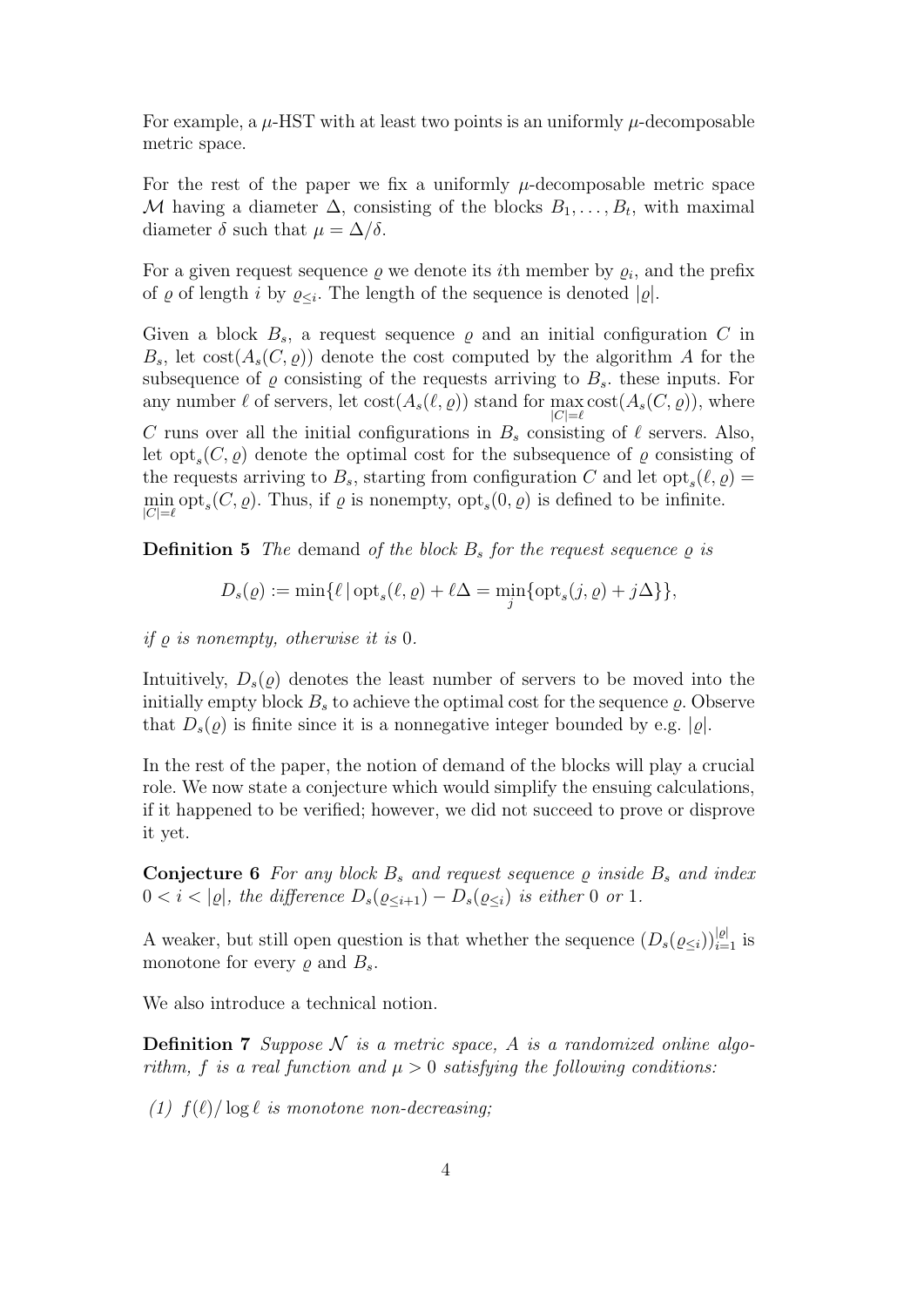(2) for any  $0 < \ell \leq \mu$  and request sequence  $\rho$  in N,

<span id="page-4-1"></span>
$$
\mathbf{E}[\text{cost}(A(\ell, \varrho))] \ \leq \ f(\ell) \cdot \text{opt}(\ell, \varrho) + \frac{f(\ell) \cdot \ell \cdot \text{diam}(\mathcal{N})}{\log \ell}. \tag{1}
$$

Then we call A an  $(f, \mu)$ -efficient algorithm on N.

Observe that if A is  $(f, \mu)$ -efficient on N, then A is  $f(k)$ -competitive for the k-server problem on N for any  $0 < k < \mu$ .

#### 3 Results

<span id="page-4-0"></span>Our aim is to prove the following theorem:

**Theorem 8** Suppose M is a uniformly  $\mu$ -decomposable space and A is an  $(f, \mu)$ -efficient algorithm on each block of M. Then there exists an  $(f', \mu)$ efficient algorithm on M, where  $f'(x)$  is defined as  $c \cdot f(x) \log x$  for some absolute constant  $c > 0$ .

For the rest of the paper we now fix an algorithm  $A$  and a real function  $f$ such that A is an  $(f, \mu)$ -efficient algorithm on each block of (the already fixed)  $M$ . In the next subsection we define the algorithm which will be proven to be  $(f', \mu)$ -efficient on M. In the rest of the paper we suppose that  $k \leq \mu$ arbitrary.

#### 3.1 Algorithm X

The algorithm uses A as a subroutine and it works in phases. Let  $\varrho^{(p)}$  denote the sequence of the pth phase. In this phase the algorithm works as follows:

Initially we mark the blocks that contain no servers.

When  $\varrho_i^{(p)}$  $i^{(p)}$ , the *i*th request of this phase arrives to block  $B_s$ , we compute the demand  $D_s(\varrho_{\leq i}^{(p)})$  $\binom{p}{\leq i}$  and the maximal demand

$$
D_s^*(\varrho_i^{(p)}) = \max\{D_s(\varrho_{\le j}^{(p)})|j \le i\}
$$

for this block (note that these values do not change in the other blocks).

– If  $D_s^*(\varrho_i^{(p)}$  $\binom{p}{i}$  is less than the number of servers in  $B_s$  at that moment, then the request is served by Algorithm A, with respect to the block  $B_s$ .

– If  $D^*_s(\varrho^{(\bar{p})}_i$  $i^{(p)}$  becomes equal to the number of servers in  $B_s$  at that moment, then the request is served by Algorithm A, with respect to the block  $B_s$  and we mark the block  $B_s$ .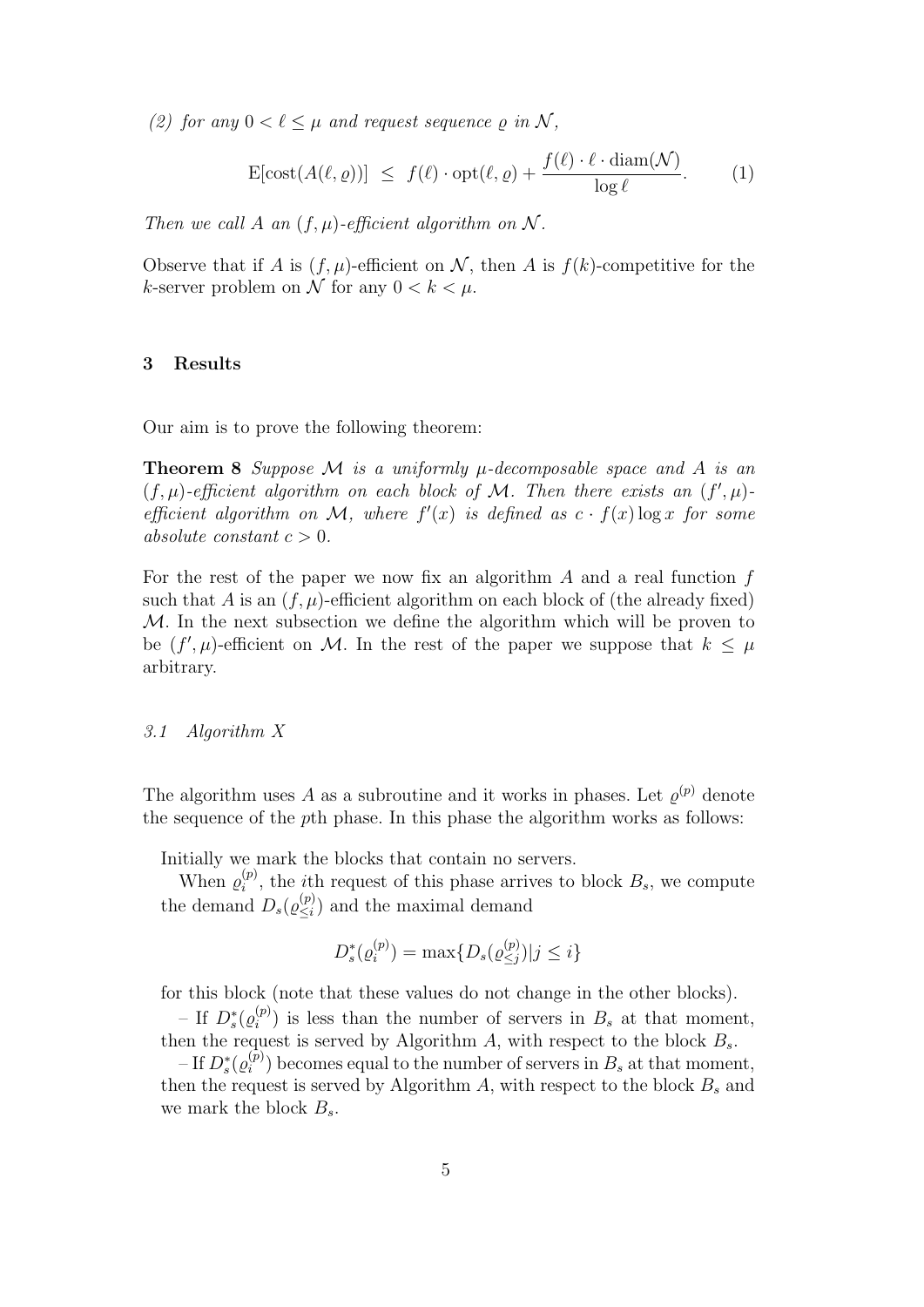– If  $D_s^*(\varrho_i^{(p)}$  $i^{(p)}$  is greater than the number of servers in  $B_s$  at that moment, we mark the block  $B_s$  and perform the following steps until we have  $D_s^*(\varrho_i^{(p)})$  $\binom{(p)}{i}$ servers in that block or we cannot execute the steps (this happens when all the blocks become marked):

• Choose an unmarked block  $B_{s'}$  randomly uniformly, and a server from this block also randomly. We move this chosen server to the block  $B_s$  (such a move is called a  $jump$ , either to the requested point, or, if there is already a server occupying that point, to a randomly chosen unoccupied point of  $B_s$ . If the number of servers in  $B_{s'}$  becomes  $D_{s'}^*(\varrho_i^{(p)})$  $\binom{p}{i}$  via this move, we mark that block. In both  $B_s$  and  $B_{s'}$  we restart algorithm A from the current configuration of the block.

If we cannot raise the number of servers in block  $B_s$  to  $D_s^*(\varrho_i^{(p)})$  $b_i^{(p)}$ ) by repeating the above steps (all the blocks became marked), then Phase  $p + 1$ is starting and the last request is belonging to this new phase.

Intuitively, Algorithm X consists of the following parts: the server movements inside a block are handled by the inner Algorithm A, while the "jumps" from a block to another are determined by an online matching algorithm (introduced by Csaba and Pluhár  $[10]$ ; its requests are induced by the demands.

For any phase p of Algorithm X we can associate a matching problem MX. We recall from [\[10\]](#page-15-13) that an online matching problem is defined similarly to the online  $k$ -server problem with the following two differences:

- (1) Each of the servers can move only once;
- (2) The number of the requests is at most  $k$ , the number of the servers.

The underlying metric space of MX is a finite uniform metric space that has the blocks  $B_s$  as points and a distance  $\Delta$  between any two different points. Let  $\hat{D}_s(p)$  denote the number of servers that are in the block  $B_s$  just at the end of phase p. Now in the associated matching problem we have  $\hat{D}_s(p-1)$  servers originally occupying the point  $B_s$ . During phase p, if some value  $D_s^*$  increases, we make a number of requests in point  $B_s$  for the associated matching problem: we make the same number of requests that the value  $D_s^*$  has been increased with. Each of these requests have to be served by a server, moreover, one server can handle only one request (during the whole phase).

We also associate an auxiliary matching algorithm (AMA) on this structure as follows. While there exists a server in the block  $B<sub>s</sub>$  which have not served any request yet, let this server serve the request arriving to  $B_s$ . Otherwise,  $D_s^*$  increases at some time, causing jumps. These jumps are corresponding to requests of the associated matching problem; AMA satisfies these requests by the servers that are corresponding to those involved in these jumps.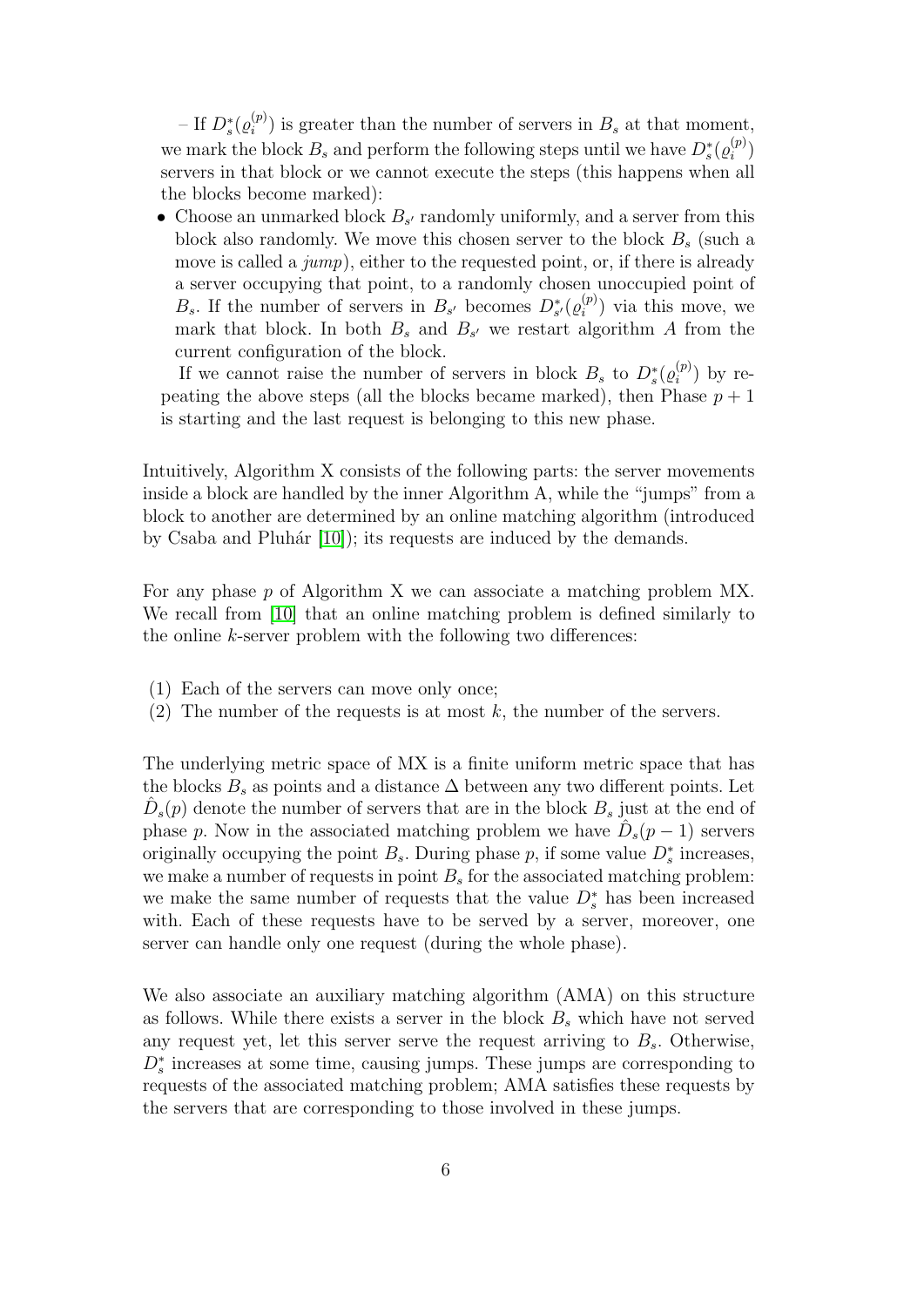For convenience we modify the request sequence  $\rho$  in a way that does not increase the optimal cost and does not decrease the cost of any online algorithm, hence the bounds we get for this modified sequence will hold also in the general case. The modification is defined as follows: we extend the sequence by repeatedly requesting the points of the halting configuration of a (fixed) optimal solution. We do this till  $\sum_{s=1}^{t} D_s^*(\varrho_{\leq i}^{(u)})$  $\binom{u}{\leq i}$  becomes k. Observe that the optimal cost does not change via this transformation, and any online algorithm works the same way in the original part of the sequence (hence online), so the cost computed by any online algorithm is at least the original computed cost.

In the following two subsections we will give an upper bound for the cost of Algorithm X and several lower bounds for the optimal cost in an arbitrary phase. Theorem [8](#page-4-0) easily follows from these.

We remark that the number  $t$  of blocks do not appear in the statement of Theorem [8,](#page-4-0) which is not surprising, since in each phase, at most  $2k$  blocks of M can be involved. This comes from the fact that each server jumps at most once during one phase (since if a server jumps into a block, that block has to be a marked one, thus the server is not allowed to jump out from that block during the same phase).

#### 4 Upper bound

In the first step we prove an auxiliary result.

If p is not the last phase, let  $\varrho^{(p)+}$  denote the request sequence we get by adding the first request of phase  $p + 1$  to  $\varrho^{(p)}$ . Now we have

$$
D_s^*(\varrho^{(p)}) \le \hat{D}_s(p) \le D_s^*(\varrho^{(p)+})
$$
\n(2)

and in all block but at most one we have equalities there (this is the block that causes termination of the pth phase).

Denote

<span id="page-6-1"></span>
$$
m_p := \sum_{s=1}^t \max\{0, \hat{D}_s(p) - \hat{D}_s(p-1)\}.
$$
 (3)

Since the auxiliary metric space is uniform, the optimal cost is  $m_p \cdot \Delta$ .

From Lemma 6 of [\[10\]](#page-15-13) we immediately get the following:

**Lemma 9** The expected cost of AMA is at most  $\log k \cdot m_p \Delta$ .

<span id="page-6-0"></span>A lemma similar in nature to the above was also presented in [\[9\]](#page-15-11).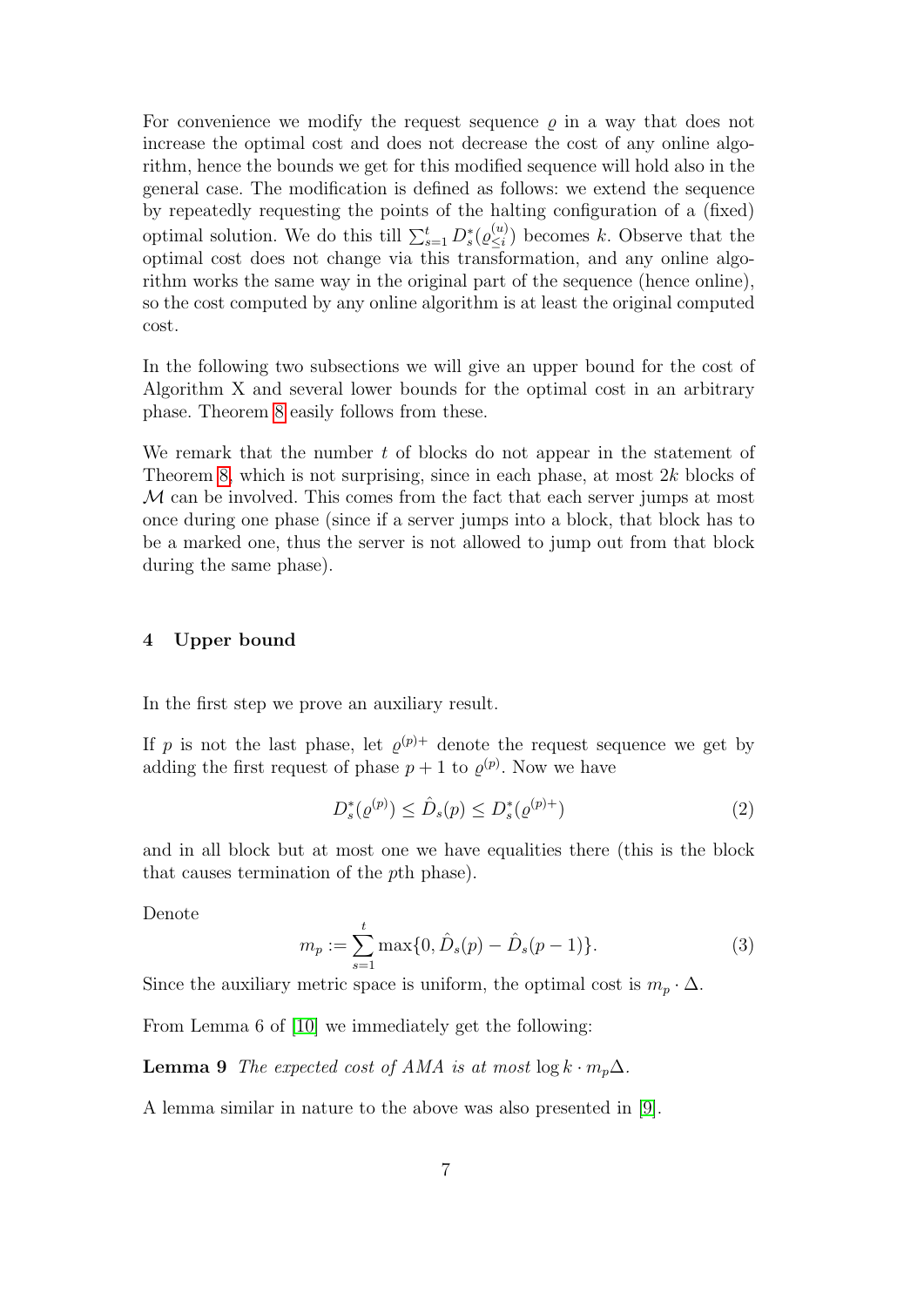**Lemma 10** The expected cost of Algorithm X in the pth phase is at most

$$
f(k)\left(\sum_{s=1}^{t} \mathrm{opt}_s(D_s(\varrho^{(p)+}), \varrho^{(p)}) + \left(\sum_{s=1}^{t} D_s(\varrho^{(p)+}) - k\right)\Delta\right)
$$

$$
+ \left(f(k)\log k + f(k) + \log k\right)m_p\Delta + \frac{f(k)}{\log k}\Delta.
$$

PROOF. Consider the pth phase of an execution of Algorithm X on the request sequence  $\rho$ . We fix a possible associated execution  $\tau$  of AMA (which satisfies the request sequence induced by  $\rho$ ; let  $\mathcal{E}_{\tau}$  denote the event that the execution of AMA is this  $\tau$ . We will give an upper bound to the overall expected cost of Algorithm X during phase p assuming  $\tau$ . After that, we get the expected cost appearing in Lemma [10](#page-6-0) as a weighted sum.

Let  $B_s$  be a block in which some request arrives during this phase. For the sake of convenience we will omit the subscript s when it is clear from the context. While the block  $B_s$  is unmarked, only jump-outs can happen from this block (in phase p); let  $d^-$  be the number of these jump-outs. After  $B_s$  has been marked, only jump-ins happen into this block; let  $d^+$  be the number of these jump-ins and let  $d = d^- + d^+$  denote the total number of jumps involving  $B_s$ during phase p.

Also, for any  $1 \leq i \leq d^-$  let  $r_i$  be the index of the request in  $\varrho^{(p)}$  which causes the *i*th jump-out from  $B_s$ , and for any  $1 \leq i \leq d^+$  let  $r_{d^-+i}$  be the index of the request which causes the *i*th jump-in to  $B_s$ .

Denote  $\sigma_i = \varrho_{r_i}^{(p)} \dots \varrho_{r_{i+1}}^{(p)}$  $r_{i+1-1}^{(p)}$ , where  $\varrho_{r_0}^{(p)}$  is the first request of the phase and  $\varrho_{r_A}^{(p)}$  $r_{d+1-1}^{(p)}$  is the last request of the phase. (In other words,  $\sigma_i$  is the *i*th maximal segment of  $\varrho^{(p)}$  between two jumps. Table [1](#page-7-0) shows an illustration.)

It is clear that the number of servers inside  $B_s$  does not change between two jumps; for each  $0 \leq i \leq d$ , let  $k_i$  denote the number of servers inside  $B_s$ during  $\sigma_i$ . Finally, let  $\ell_i = D_s(\varrho_{\leq r_{i+1}}^{(p)})$  (the demand of  $B_s$  for the sequence  $\varrho_{\leq r_{i+1}}^{(p)}$ ). Observe that  $\ell_i \leq k$  for each i, moreover  $D_s(\varrho_{\leq r}^{(p)})$  $\binom{p}{\leq r_i}$  is exactly  $k_i$ , when  $i > d^-$ , and is strictly less than  $k_i$ , when  $i < d^-$ .

| jump    | outs                                                                                                                                                                                                                                                                 |  |                                                                                    | outs |  | <i>ins</i> | ıns |  |
|---------|----------------------------------------------------------------------------------------------------------------------------------------------------------------------------------------------------------------------------------------------------------------------|--|------------------------------------------------------------------------------------|------|--|------------|-----|--|
|         | $\sigma$ <sup>0</sup>                                                                                                                                                                                                                                                |  | $\sigma_1$ $\downarrow$ $\sigma_2$ $\downarrow$ $\sigma_3$ $\downarrow$ $\sigma_4$ |      |  |            |     |  |
| Table 1 | $\varrho^{(p)}_j: \qquad \ldots \varrho^{(p)}_{r_1-1} \qquad \varrho^{(p)}_{r_1} \ldots \varrho^{(p)}_{r_2-1} \qquad \varrho^{(p)}_{r_2} \ldots \varrho^{(p)}_{r_3-1} \qquad \varrho^{(p)}_{r_3} \ldots \varrho^{(p)}_{r_{4}-1} \qquad \varrho^{(p)}_{r_{4}} \ldots$ |  |                                                                                    |      |  |            |     |  |

<span id="page-7-0"></span>Partitioning of a phase. Here  $d^- = d^+ = 2$ .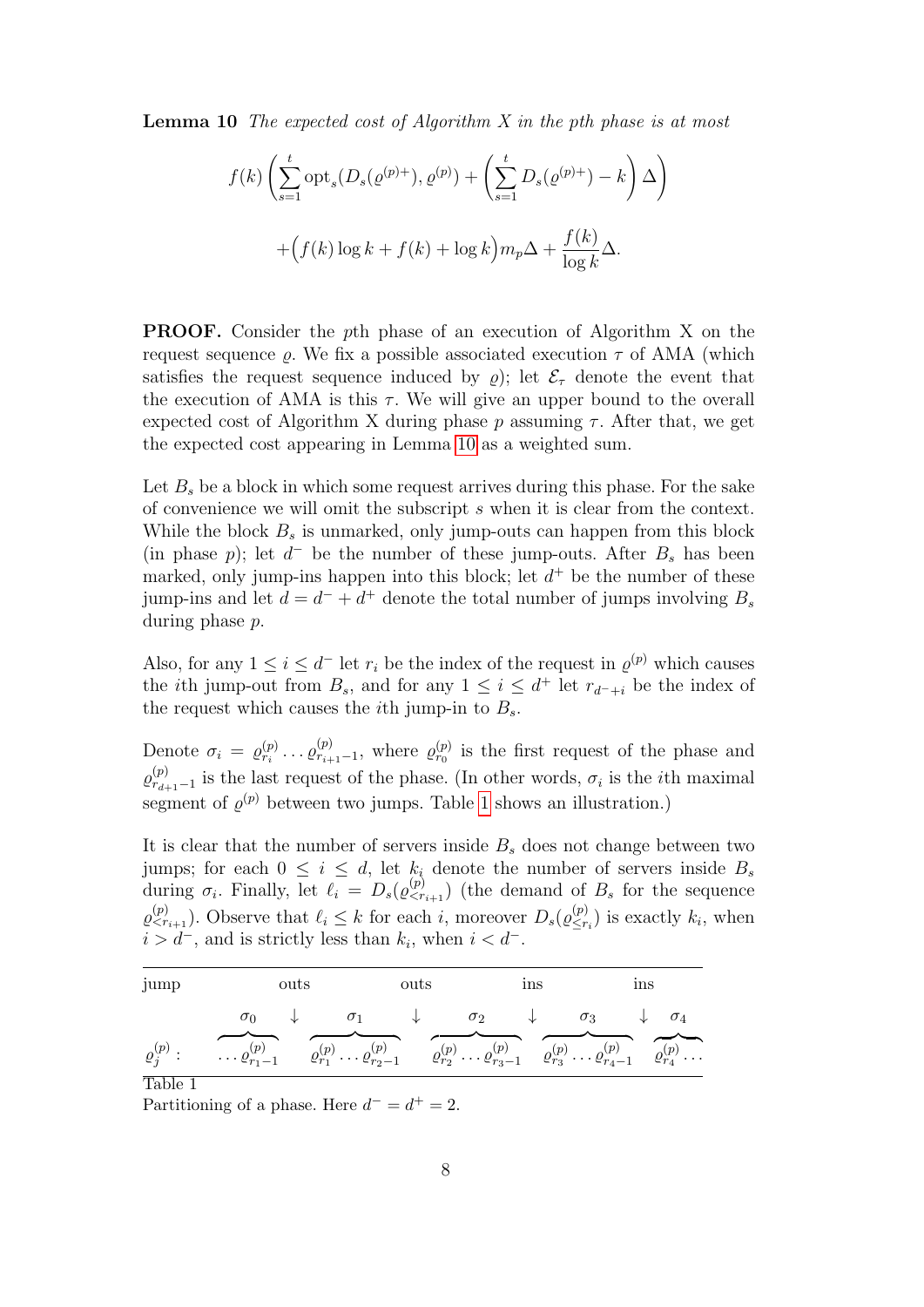A jump-in to the block satisfies the last request, hence there is no server movement inside the block during a jump. The expected cost of non-jump movements in this block (this is called the *inner cost*) is, applying [\(1\)](#page-4-1), at most

<span id="page-8-0"></span>
$$
\sum_{i=0}^{d} \mathcal{E}[A_s(k_i, \sigma_i) | \mathcal{E}_{\tau}] \leq \sum_{i=0}^{d} \Big(f(k_i) \text{opt}_s(k_i, \sigma_i) + \frac{k_i \cdot f(k_i)}{\log k_i} \delta\Big) \leq f(k) \sum_{i=0}^{d} \text{opt}_s(k_i, \sigma_i) + \delta \sum_{i=0}^{d} \frac{k_i \cdot f(k_i)}{\log k_i}.
$$
 (4)

Recall that  $\mathcal{E}_{\tau}$  is the random event that  $\tau$  is the associated run of AMA.

We bound the right hand side of [\(4\)](#page-8-0) piecewise. In the first step we bound the inner costs till the  $(d^- - 1)$ th jump (which is still a jump-out):

<span id="page-8-2"></span>
$$
\sum_{i=0}^{d^--1} \text{opt}_s(k_i, \sigma_i) \le \sum_{i=0}^{d^--1} \text{opt}_s(k_{d^-}, \sigma_i) \le \text{opt}_s(k_{d^-}, \varrho_{\le r_{d^-}}^{(p)}). \tag{5}
$$

From the last jump-out till the last jump-in:

<span id="page-8-1"></span>
$$
\sum_{i=d^{-}}^{d-1} \text{opt}_{s}(k_{i}, \sigma_{i}) \leq \sum_{i=d^{-}}^{d-1} \text{opt}_{s}(\ell_{i}, \sigma_{i})
$$
\n
$$
= \sum_{i=d^{-}}^{d-1} \left( \text{opt}_{s}(\ell_{i}, \sigma_{i}) + \text{opt}_{s}(\ell_{i}, \varrho_{\leq r_{i}}^{(p)}) - \text{opt}_{s}(\ell_{i}, \varrho_{\leq r_{i}}^{(p)}) \right)
$$
\n
$$
\leq \sum_{i=d^{-}}^{d-1} \left( \text{opt}_{s}(\ell_{i}, \varrho_{\leq r_{i+1}}^{(p)}) - \text{opt}_{s}(\ell_{i}, \varrho_{\leq r_{i}}^{(p)}) \right)
$$
\n
$$
\leq \sum_{i=d^{-}}^{d-1} \left( \left( \text{opt}_{s}(k_{i+1}, \varrho_{\leq r_{i+1}}^{(p)}) + (k_{i+1} - \ell_{i}) \Delta \right) - \left( \text{opt}_{s}(k_{i}, \varrho_{\leq r_{i}}^{(p)}) + (k_{i} - \ell_{i}) \Delta \right) \right) \tag{6}
$$
\n
$$
\leq \sum_{i=d^{-}}^{d-1} \left( \text{opt}_{s}(k_{i+1}, \varrho_{\leq r_{i+1}}^{(p)}) - \text{opt}_{s}(k_{i}, \varrho_{\leq r_{i}}^{(p)}) + (k_{i+1} - k_{i}) \Delta \right)
$$
\n
$$
= \text{opt}_{s}(k_{d}, \varrho_{\leq r_{d}}^{(p)}) - \text{opt}_{s}(k_{d^{-}}, \varrho_{\leq r_{d^{-}}^{(p)}} + (k_{d} - k_{d^{-}}) \Delta. \tag{7}
$$

Inequality [\(6\)](#page-8-1) follows from Definition [5,](#page-3-0) since the demand of  $B_s$  for  $\varrho_{\langle r_{i+1} \rangle}^{(p)}$  is  $\ell_i$  and the demand of  $B_s$  for  $\varrho_{\leq r}^{(p)}$  $\sum_{i=1}^{(p)}$  is  $k_i$ .

Since  $k_d \geq D_s(\varrho^{(p)})$ , analogously we get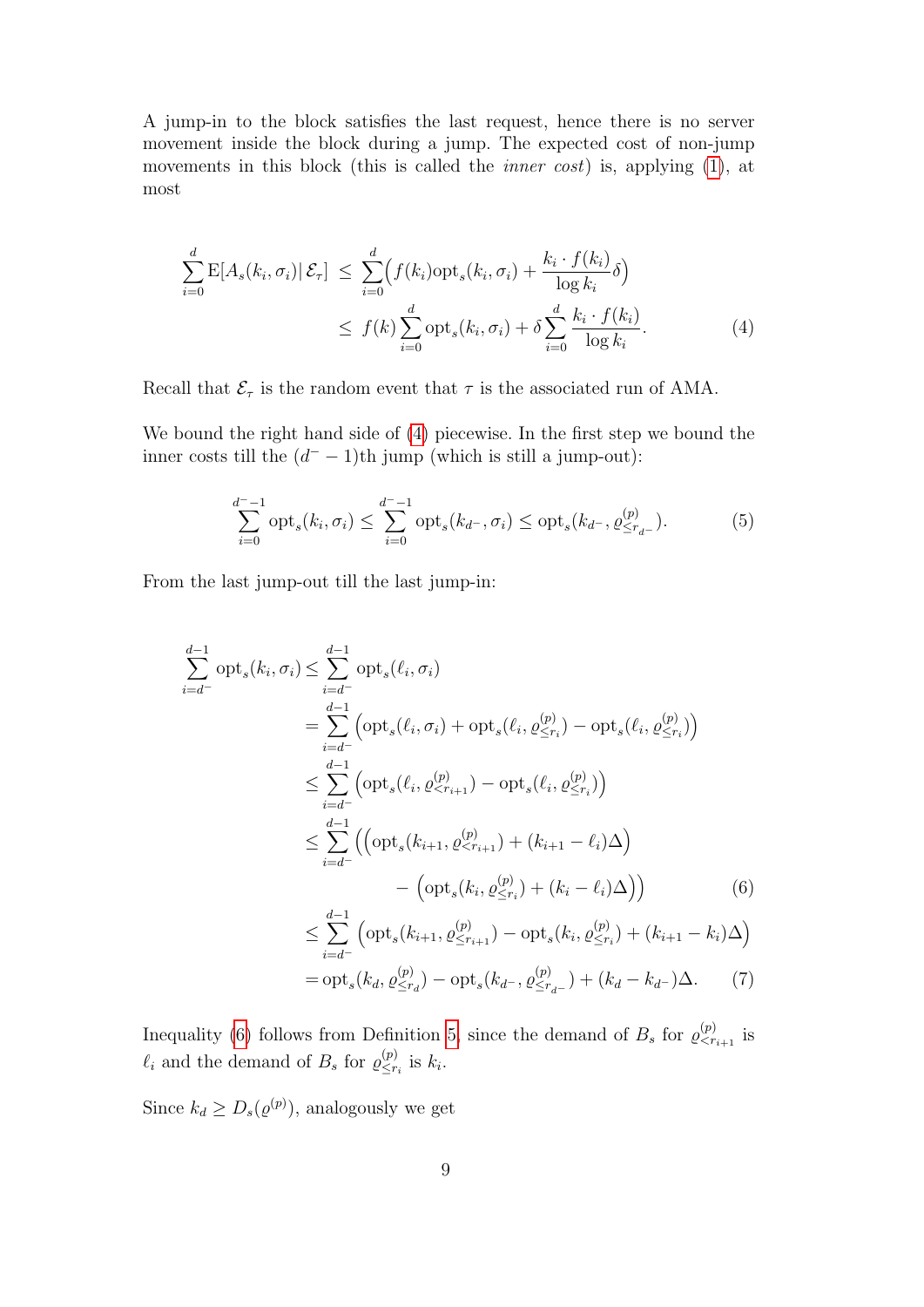<span id="page-9-0"></span>
$$
opt_s(k_d, \sigma_d) \le opt_s(D_s(\varrho^{(p)}), \sigma_d)
$$
  
\n
$$
\le opt_s(D_s(\varrho^{(p)}), \varrho^{(p)}) - opt_s(D_s(\varrho^{(p)}), \varrho^{(p)})
$$
  
\n
$$
\le opt_s(D_s(\varrho^{(p)+}), \varrho^{(p)}) + (D_s(\varrho^{(p)+}) - D_s(\varrho^{(p)}))\Delta
$$
  
\n
$$
- opt_s(k_d, \varrho^{(p)}_{\le r_d}) - (k_d - D_s(\varrho^{(p)}))\Delta
$$
  
\n
$$
= opt_s(D_s(\varrho^{(p)+}), \varrho^{(p)}) - opt_s(k_d, \varrho^{(p)}_{\le r_d})
$$
\n(8)

$$
+(D_s(\varrho^{(p)+})-k_d)\Delta.\tag{9}
$$

Again, [\(8\)](#page-9-0) follows from Definition [5,](#page-3-0) since the demand of  $B_s$  for  $\varrho^{(p)}$  is  $D_s(\varrho^{(p)})$ and the demand of  $B_s$  for  $\varrho_{\leq r_d}^{(p)+}$  $\sum_{i=1}^{(p)+1}$  is  $k_d$ . Note that if the first request of the  $p+1$ th phase arrives to block  $B_s$ , then  $D_s(\varrho^{(p)}) < D(\varrho^{(p)+})$ , otherwise the two demands are equal.

Summing up the right hand sides of [\(5\)](#page-8-2), [\(7\)](#page-8-1) and [\(9\)](#page-9-0) we get

$$
\sum_{i=0}^{d} \text{opt}_{s}(k_{i}, \sigma_{i}) \leq \text{opt}_{s}(D_{s}(\varrho^{(p)+}), \varrho^{(p)}) + (D_{s}(\varrho^{(p)+}) - k_{d-})\Delta, \qquad (10)
$$

and substituting this to the right hand side of [\(4\)](#page-8-0) we get that the expected inner cost in  $B_s$  is at most

<span id="page-9-1"></span>
$$
f(k)\left(\text{opt}_s(D_s(\varrho^{(p)+}),\varrho^{(p)}) + (D_s(\varrho^{(p)+}) - k_{d-})\Delta\right) + \sum_{i=0}^d \frac{k_i \cdot f(k_i)}{\log k_i} \delta. \tag{11}
$$

On the other hand,

<span id="page-9-2"></span>
$$
D_s(\varrho^{(p)+}) - k_{d-} = (D_S(\varrho^{(p)+}) - \hat{D}_s(p)) + (\hat{D}_s(p) - k_{d-}), \tag{12}
$$

where we know that  $(\hat{D}_s(p) - k_{d-})$  is the number of jump-ins into this block.

From Definition [7,](#page-3-1)  $\sum_{i=1}^{d}$  $i=0$  $k_i\!\cdot\!f(k_i)$  $\frac{i \cdot f(k_i)}{\log k_i} \delta \ \leq \ \frac{f(k)}{\log k}$  $\frac{f(k)}{\log k} \delta \sum_{i=0}^d$  $\sum_{i=0} k_i$  (since  $k_i \leq k$ ). Recall that by definition  $k_i$  denotes the number of servers in  $B_s$ , after the *i*th jump involving block s. Summing these values for every block and for every jump, we get  $(|\tau|+1)k$  as an upper bound, where  $|\tau|$  is the total number of jumps. Hence, the sum of the expressions of the form  $\frac{k_i \cdot f(k_i)}{\log k_i} \delta$  can be bounded by

<span id="page-9-3"></span>
$$
(|\tau| + 1) \frac{f(k)}{\log k} k\delta. \tag{13}
$$

We also remark that

<span id="page-9-4"></span>
$$
|\tau| \le k,\tag{14}
$$

since any server can jump at most once: after a server jumps into a block, the block has to be marked, thus no server can jump out from that given block in this phase.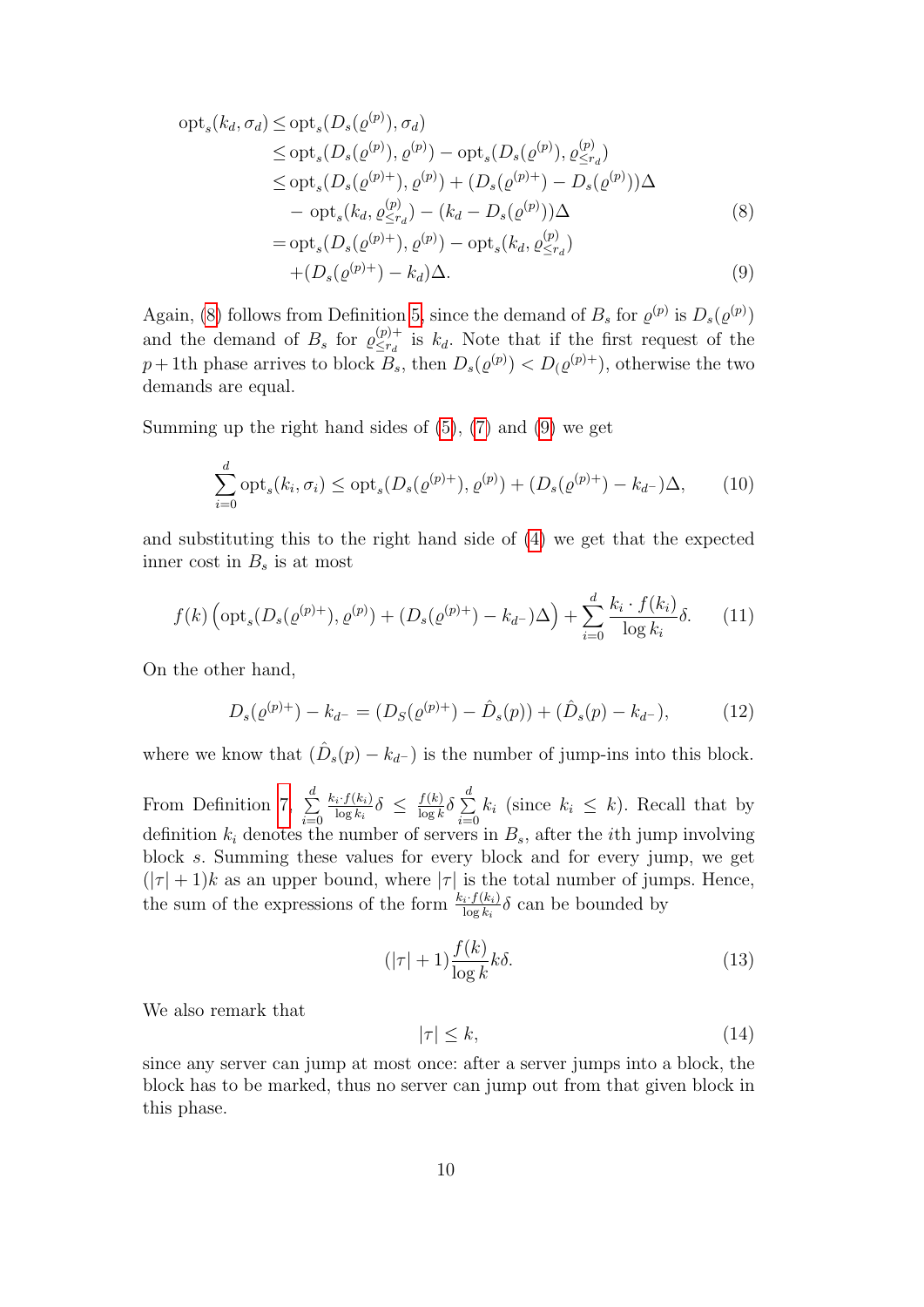Now we bound the cost of the jumps. Let  $T$  be the set of the potential associated runs of AMA and let  $\eta$  be the random variable  $\mathcal{E}_{\tau} \mapsto |\tau|$ , for each  $\tau \in T$ . Applying Lemma [9](#page-6-1) we get that the expected value of the total number of jumps is

<span id="page-10-0"></span>
$$
E[\eta] = \sum_{\tau \in T} \Pr(\mathcal{E}_{\tau}) |\tau| \le \log k \cdot m_p \tag{15}
$$

Summing up the results  $(11)$ ,  $(12)$ ,  $(13)$  and  $(15)$  for all the blocks we get the following bound for the expected cost of Algorithm X:

<span id="page-10-1"></span>
$$
\sum_{s=1}^{t} \sum_{i=0}^{d_s^- + d_s^+} \mathbb{E}[A_s(k_i, \sigma_i) + \eta \Delta] \qquad (16)
$$
\n
$$
= \sum_{\tau \in \mathcal{T}} \left( \Pr(\mathcal{E}_{\tau}) \sum_{s=1}^{t} \sum_{i=0}^{d_s^- + d_s^+} \mathbb{E}[A_s(k_i, \sigma_i) | \mathcal{E}_{\tau}] \right) + \mathbb{E}[\eta] \Delta
$$
\n
$$
\leq \sum_{\tau \in \mathcal{T}} \Pr(\mathcal{E}_{\tau}) \left( f(k) \left( \sum_{s=1}^{t} \mathrm{opt}_s(D_s(\varrho^{(p)+}), \varrho^{(p)+}) \right) + \sum_{s=1}^{t} \left( D_s(\varrho^{(p)+}) - \hat{D}_s(p) \right) \Delta + |\tau| \Delta \right) + (|\tau| + 1) \frac{f(k)}{\log k} k \delta \right)
$$
\n
$$
+ \log k \cdot m_p \cdot \Delta
$$
\n
$$
\leq \sum_{\tau \in \mathcal{T}} \Pr(\mathcal{E}_{\tau}) f(k) \left( \sum_{s=1}^{t} \mathrm{opt}_s(D_s(\varrho^{(p)+}), \varrho^{(p)+}) + \sum_{s=1}^{t} D_s(\varrho^{(p)+}) \Delta - k \Delta \right) (17)
$$
\n
$$
+ \sum_{\tau \in \mathcal{T}} \Pr(\mathcal{E}_{\tau}) |\tau| \left( f(k) \Delta + \frac{f(k)}{\log k} k \delta \right) + \frac{f(k)}{\log k} k \delta + \log k \cdot m_p \cdot \Delta \qquad (18)
$$
\n
$$
\leq f(k) \left( \sum_{s=1}^{t} \mathrm{opt}_s(D_s(\varrho^{(p)+}), \varrho^{(p)+}) + \sum_{s=1}^{t} D_s(\varrho^{(p)+}) \Delta - k \Delta + \log k \cdot m_p \Delta \right)
$$
\n
$$
+ \left( \frac{f(k)}{\log k} m_p \log k + \frac{f(k)}{\log k} + m_p \log k \right) \Delta,
$$

if we apply  $\sum_{\tau \in T} \Pr(\mathcal{E}_{\tau}) = 1$  in [\(17\)](#page-10-1) and  $k\delta \leq \Delta$  in [\(18\)](#page-10-1).

### 5 Analyzing the optimal cost

Consider an optimal solution of the k-server problem. Let  $C_s^*(\varrho)$  be the maximal number of servers in  $B_s$  of this optimal solution during  $\varrho$  and let  $C_s(\varrho)$  be the number of servers in  $B_s$  of the optimal solution at the end  $\varrho$ . We modify  $\varrho$ as follows: we extend each phase (except the last one) with a copy of the first request of the next phase, and consider  $\varrho^{(p)+}$  instead of  $\varrho^{(p)}$ . In this section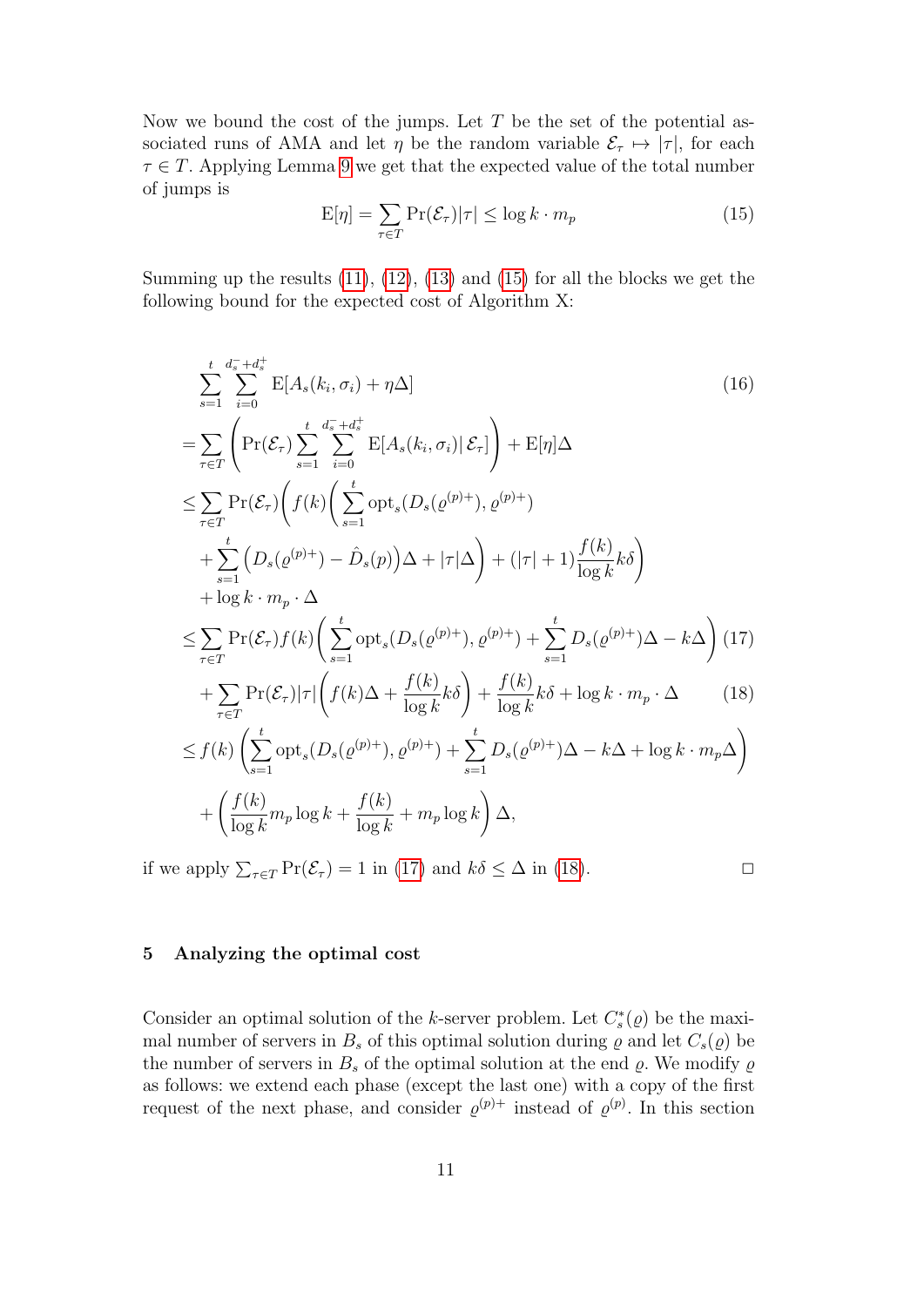we bound the optimal cost for this modified sequence. It is obvious that the optimal cost of these sequences is the same.

Observe that for any s and p,  $C_s^*(\varrho^{(p)+}) \geq C_s(\varrho^{(p-1)+}))$ , since each (modified) phase p begins with the last configuration of phase p-1. Then,  $\sum_{s=1}^{t} (C_s^*(\varrho^{(p)+}))$ - $C_s(\varrho^{(p-1)+}))$  is clearly a lower bound for the number of jumps of the optimal solution during (the modified) phase  $p$ . Thus, the cost of the optimal solution during  $\varrho^{(p)+}$  (which has  $C_s(\varrho^{(p-1)+}, s = 1, \ldots, t$  as the initial configuration) can be bounded by

<span id="page-11-0"></span>
$$
opt(k, \varrho^{(p)+}) \ge \sum_{s=1}^{t} (C_s^*(\varrho^{(p)+}) - C_s(\varrho^{(p-1)+})) \Delta + \sum_{s=1}^{t} \text{opt}_s(C_s^*(\varrho^{(p)+}), \varrho^{(p)+}), \tag{19}
$$

i.e., ∆ times a lower bound for the number of jumps, plus a lower bound for the inner cost, where we treat each block as if we had the maximal number of servers during the whole phase.

#### <span id="page-11-2"></span>Lemma 11

$$
opt(k, \varrho^{(p)+}) \ge \sum_{s=1}^{t} opt_s(D_s(\varrho^{(p)+}), \varrho^{(p)+}) + \left(\sum_{s=1}^{t} D_s(\varrho^{(p)+}) - k\right)\Delta.
$$

PROOF. From Definition [5](#page-3-0) we have

$$
\sum_{s=1}^{t} \left( \operatorname{opt}_s(C_s^*(\varrho^{(p)+}), \varrho^{(p)+}) + (C_s^*(\varrho^{(p)+}) - C_s(\varrho^{(p-1)+}))\Delta \right)
$$
  

$$
\geq \sum_{s=1}^{t} \left( \operatorname{opt}_s(D_s(\varrho^{(p)+}), \varrho^{(p)+}) + (D_s(\varrho^{(p)+}) - C_s(\varrho^{(p-1)+}))\Delta \right).
$$

Since  $\sum_{s=1}^{t} C_s(\varrho^{(p-1)+}) = k$ , the statement follows by [\(19\)](#page-11-0).

$$
\Box
$$

<span id="page-11-1"></span>Proposition 12 For any s and p,

$$
opt_s(C_s^*(\varrho^{(p)+}), \varrho^{(p)+}) + (C_s^*(\varrho^{(p)+}) - C_s(\varrho^{(p-1)+}))\Delta
$$
  
\n
$$
\geq \max\{0, D_s^*(\varrho^{(p)+}) - C_s(\varrho^{(p-1)+})\}\Delta.
$$

**PROOF.** Let  $\varrho^{(p)}$  be the subsequence of  $\varrho^{(p)}$  which we get by omitting each request that arrives to a block  $B_s$  after the demand of that block reaches  $D_s^*(\varrho^{(p)+})$  (note that  $\varrho^{(p)*}$  is not necessarily a prefix of  $\varrho^{(p)}$ ). Now we have two cases: first, if  $D_s^*(\varrho^{(p)+}) > C_s(\varrho^{(p-1)+})$ , then by Definition [5](#page-3-0)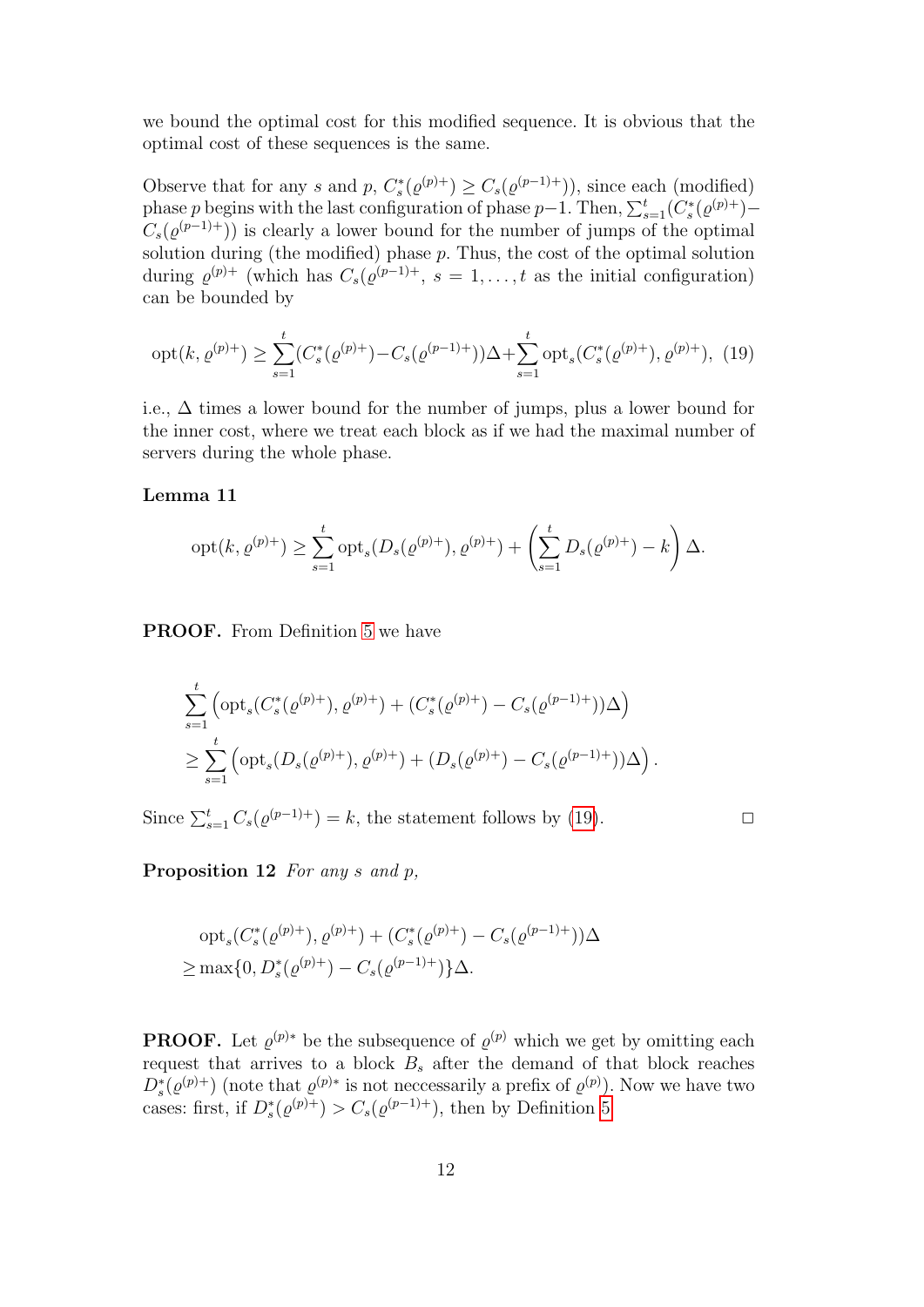<span id="page-12-0"></span>
$$
opt_s(C_s^*(\varrho^{(p)+}), \varrho^{(p)+}) + (C_s^*(\varrho^{(p)+}) - C_s(\varrho^{(p-1)+}))\Delta
$$
  
\n
$$
\geq opt_s(C_s^*(\varrho^{(p)+}), \varrho^{(p)*}) + (C_s^*(\varrho^{(p)+}) - C_s(\varrho^{(p-1)+}))\Delta
$$
  
\n
$$
\geq (opt_s(D_s^*(\varrho^{(p)+}), \varrho^{(p)*}) + (D_s^*(\varrho^{(p)+}) - C_s(\varrho^{(p-1)+}))\Delta
$$
  
\n
$$
\geq \max\{0, D_s^*(\varrho^{(p)+}) - C_s(\varrho^{(p-1)+}))\}\Delta.
$$

Otherwise it holds that

$$
\max\{0, D_s^*(\varrho^{(p)+}) - C_s(\varrho^{(p-1)+}))\} = 0,
$$

and also obviously

$$
opt_s(C_s^*(\varrho^{(p)+}), \varrho^{(p)+}) + (C_s^*(\varrho^{(p)+}) - C_s(\varrho^{(p-1)+}))\Delta \ge 0.
$$

 $\Box$ 

<span id="page-12-3"></span>Lemma 13 The optimal cost is at least

$$
\frac{1}{6}\sum_{p>1}m_p\cdot\Delta.
$$

**PROOF.** Since  $\sum_{i=1}^{t}$  $\sum_{s=1}^{t} \hat{D}_s(p) = \sum_{s=1}^{t}$  $\sum_{s=1}^{s} C_s(\varrho^{(p-1)+}) = k$ , it holds that

$$
\sum_{s=1}^{t} \max\{0, \hat{D}_s(p) - C_s(\varrho^{(p-1)+})\}\Delta
$$
  
= 
$$
\sum_{s=1}^{t} \frac{1}{2} |\hat{D}_s(p) - C_s(\varrho^{(p-1)+})|\Delta.
$$
 (20)

Summing up the cost of the jumps performed by the optimal solution we get

<span id="page-12-2"></span>
$$
\sum_{s=1}^{t} |C_s(\varrho^{(p)+}) - C_s(\varrho^{(p-1)+})| \Delta \le 2 \cdot \text{opt}(k, \varrho^{(p)+}). \tag{21}
$$

Note that the factor of 2 comes from the fact that each jump appears twice on the left hand side. Applying to [\(19\)](#page-11-0) the statement of Proposition [12](#page-11-1) and [\(20\)](#page-12-0), using  $D_s^*(\varrho^{(p)+}) \geq \tilde{D}_s(p)$  we get

<span id="page-12-1"></span>
$$
2 \cdot \operatorname{opt}(k, \varrho^{(p)+})
$$
  
\n
$$
\geq \sum_{s=1}^{t} \left( \left| \hat{D}_s(p) - C_s(\varrho^{(p-1)+}) \right| \right) \Delta
$$
\n(22)

Now summing [\(22\)](#page-12-1) and [\(21\)](#page-12-2) and applying the triangle inequality we get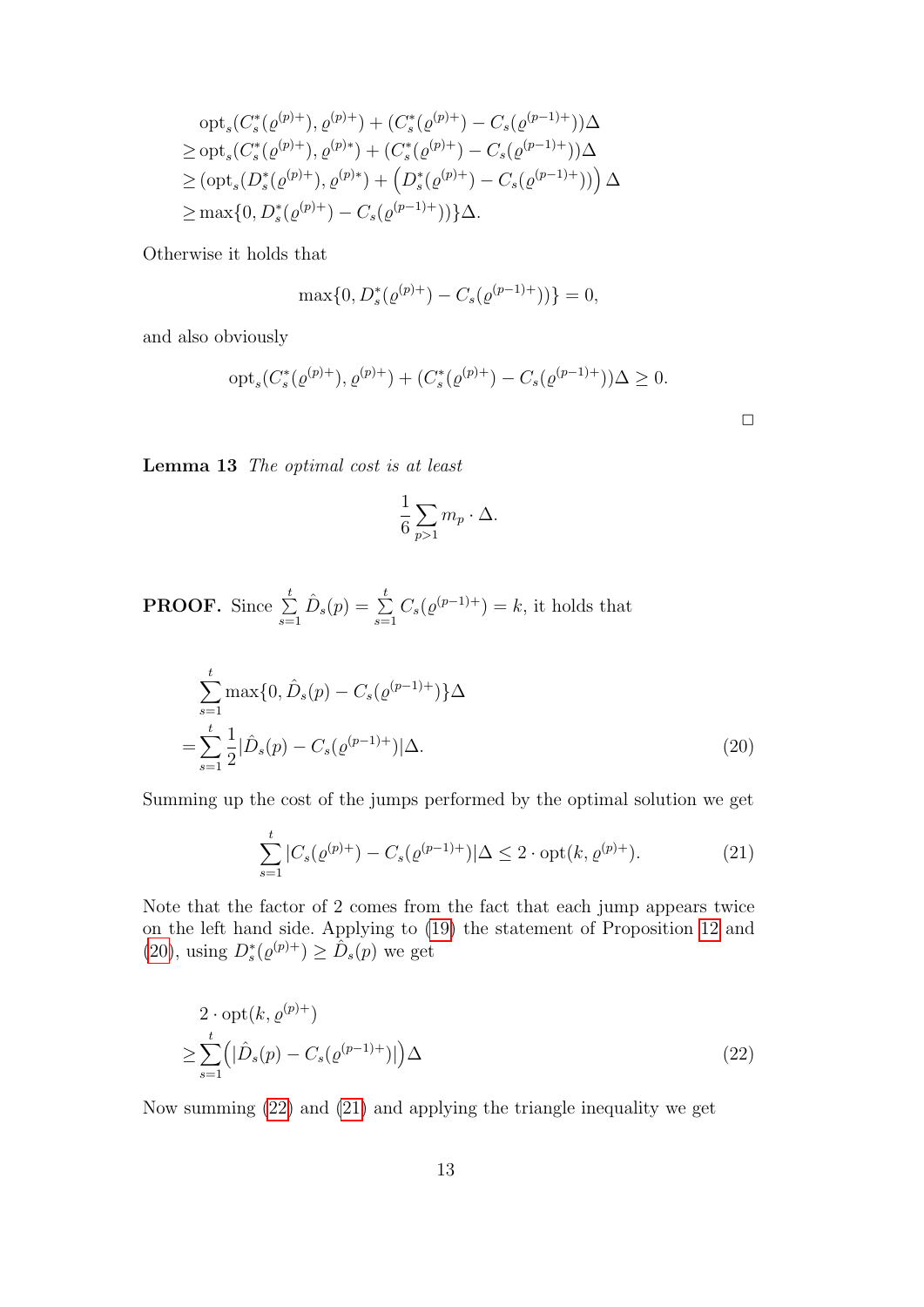<span id="page-13-0"></span>
$$
4 \cdot \operatorname{opt}(k, \varrho^{(p)+})
$$
  
\n
$$
\geq \sum_{s=1}^{t} \left( |\hat{D}_s(p) - C_s(\varrho^{(p-1)+}))| + |C_s(\varrho^{(p)+}) - C_s(\varrho^{(p-1)+}))| \right) \Delta
$$
  
\n
$$
\geq \sum_{s=1}^{t} |\hat{D}_s(p) - C_s(\varrho^{(p)+}))| \Delta.
$$
\n(23)

Also, from summing [\(22\)](#page-12-1) and [\(23\)](#page-13-0), the latter relativized to phase  $p-1$ , and applying again the triangle inequality,

$$
2 \cdot \operatorname{opt}(k, \varrho^{(p)+}) + 4 \cdot \operatorname{opt}(k, \varrho^{(p-1)+})
$$
  
\n
$$
\geq \sum_{s=1}^{t} \left( |\hat{D}_s(p) - C_s(\varrho^{(p-1)+}))| + |\hat{D}_s(p-1) - C_s(\varrho^{(p-1)+}))| \right) \Delta
$$
  
\n
$$
\geq \sum_{s=1}^{t} |\hat{D}_s(p) - \hat{D}_s(p-1)| \Delta = m_p \cdot \Delta,
$$
\n(24)

and the statement follows.  $\Box$ 

# 6 Proof of Theorem [8](#page-4-0)

Now we are able to prove the theorem about competitiveness of Algorithm X.

PROOF. [Theorem [8\]](#page-4-0) The first term in the right hand of the formula in Lemma [10](#page-6-0) can be bounded by  $f(k)$ opt $(k, \varrho^{(p)+})$  by Lemma [11.](#page-11-2) Furthermore if  $p = 1$  we can write k instead of  $m_1 \log k$  by [\(14\)](#page-9-4), otherwise applying [13](#page-12-3) we get that  $\sum_p m_p \Delta$  can be bounded by  $\frac{\Delta \cdot k}{\log k} + 6 \cdot \mathrm{opt}(k, \varrho)$ . Summing up

$$
E(\text{cost}(X(\varrho))) \le f(k)\text{opt}(k, \varrho)
$$
  
+  $\left(\frac{\Delta \cdot k}{\log k} + 6 \cdot \text{opt}(k, \varrho)\right) (f(k)\log k + f(k) + \log k)$   
+  $\frac{f(k)}{\log k} \Delta$ ,  
= opt(k, \varrho) (6f(k)\log k + 7f(k) + 6 \log k)  
+  $\frac{f(k)\log k + f(k) + \log k + f(k)/\log k}{\log k} \cdot k \cdot \Delta$ 

hence Algorithm X is  $(f', \mu)$ -efficient on M with  $f'(k) = O(f(k) \log k)$ .  $\Box$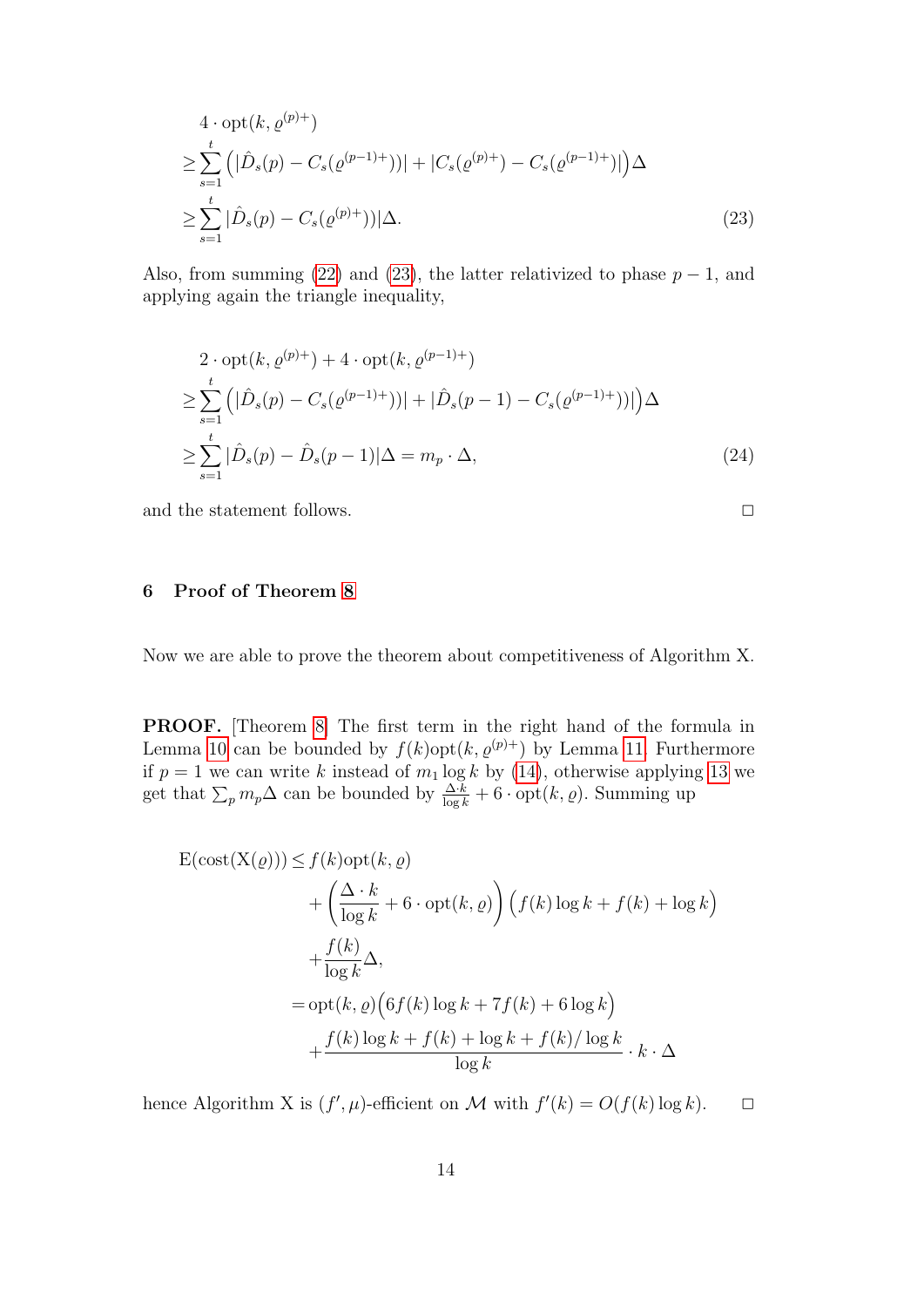#### 7 Conclusions

Starting from the PARTITION algorithm [\[15\]](#page-15-6) and iterating Theorem [8](#page-4-0) we get the following result:

**Corollary 14** There exists a  $(c_1 \log k)^h$ -competitve randomized online algorithm on any  $\mu$ -HST of height h (here  $\mu \geq k$ ), where  $c_1$  is a constant. Consequently, when  $h < \frac{\log k}{\log c_1 + \log \log k}$ , this algorithm is  $o(k)$ -competitive.

In [\[11\]](#page-15-14) a model has been investigated, where one does not have a fixed number of servers but they can be bought. The expression  $\min_{\ell} {\{\text{opt}_s(\ell, \varrho) + \ell \Delta\}}$  can be seen as the optimal cost in a model where one has to buy the servers, for a cost of  $\Delta$  each. This problem on uniform spaces was studied in [\[11\]](#page-15-14). In this case  $D_s(q)$  is the number of servers bought in an optimal solution. Considering the sequence  $\varrho_i$ , the behavior of the associated sequence  $D_s(\varrho_i)$ is not well understood at the moment, see Conjecture [6:](#page-3-2) the proofs would be substantially simpler, if this conjecture happened to be verified.

Another interesting question is that whether the  $\log k$  factor in the competitive ratio per level of the HST is unavoidable, or an overall competitive ratio of  $\Theta(\log k)$  holds for any HST. It is a bit more natural to require  $\Delta \geq \delta M$  to hold, where M is the size of the greatest block. If additionally  $M < k$  holds, we maybe get a better competitive ratio. It may be an another genuine advance to combine this this approach with other [\[8\]](#page-15-10) and [\[17\]](#page-15-9) to obtain improved randomized algorithms for the k-server problem.

### 8 Acknowledgement

The author wish to thank Béla Csaba for his guidance and suggestions, furthermore Péter Hajnal, Csanád Imreh and András Pluhár for their valuable remarks, as well as the two anonymous referees for their careful and detailed reviews. I am also thankful to one of them for calling my attention to the very recent result [\[8\]](#page-15-10). This research is partially supported by OTKA Grant K76099.

#### References

<span id="page-14-0"></span>[1] N. Alon, R. M. Karp, D. Peleg, D. West, A graph-theoretic game and its application to the k-server problem, SIAM Journal on Computing, 1995 24(1): 78–100.